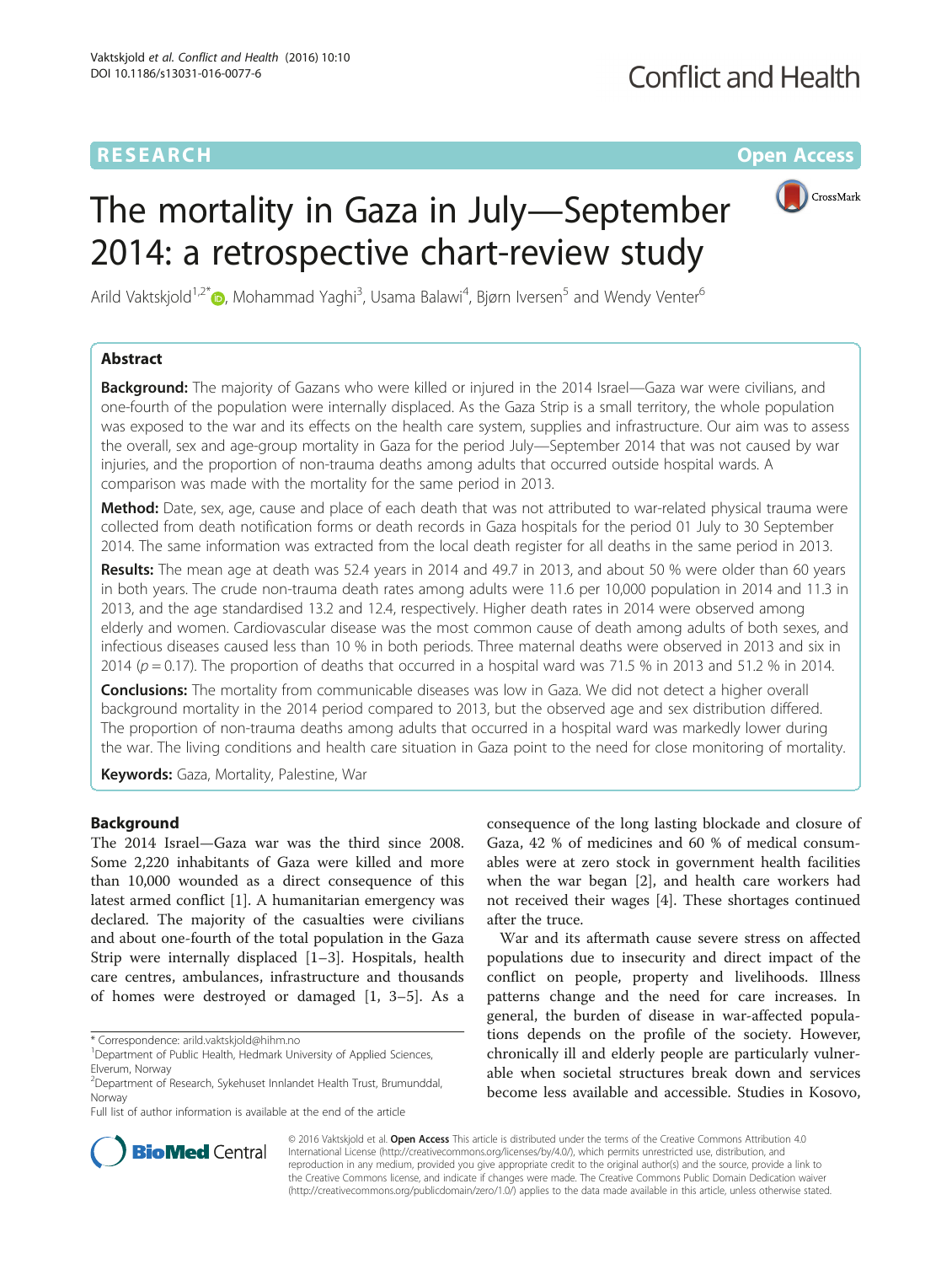Serbia and Lebanon indicated that an emergency or war situation aggravates prevalent chronic illnesses and causes excess background mortality [\[6](#page-8-0)–[10](#page-8-0)]. In developing countries, the major causes of non-combat mortality during emergencies tend to reflect the public health situation in the country [\[9](#page-8-0)]. In Palestine, the epidemiological transition from communicable to non-communicable diseases as the main causes of mortality occurred before the turn of the century [\[11](#page-8-0), [12\]](#page-8-0). Mortality rate is a key indicator of the humanitarian and public health situation in emergency-affected populations. Reports from past emergencies in various countries indicate that mortality tends to be higher for internally displaced people than for refugees [[9\]](#page-8-0).

Most studies of background mortality in war-affected populations have been carried out in camps for refugees or internally displaced persons [[9](#page-8-0)], making the findings difficult to extrapolate to the general population. A challenge in measuring the effect of an emergency on non-combat mortality is that baseline information or an appropriate control group must be available [\[6, 13](#page-8-0)]. In Palestine, a system of reporting, registering and monitoring of death in Gaza was in place before the war [\[14\]](#page-8-0). A notification form should be filed for each death, and in hospitals a death report is filled out for each case. The present study made use of this paper-filed information.

The aim of the study was to assess the overall, sex and age-group mortality in Gaza for the period 01 July to 30 September 2014 that was non-war related (all deaths that were not directly attributed to injuries caused by the war), and the proportions of non-trauma deaths among adults that occurred outside hospital wards. A comparison was made with the mortality for the same period in 2013.

## Methods

#### Context

The 2014 war began on 7 July and a ceasefire was reached the 26 August. The later updated number of fatalities of the warfare was 2,220, which included at least 1,492 civilians (whereof 37 % were children and 20 % women) [\[1](#page-8-0), [3](#page-8-0)]. The means and targeting of the Israeli military operations also resulted in a high ratio killed to wounded (1 to 4 among adults) [\[1](#page-8-0)].

As the Gaza Strip is a narrow and densely populated territory, the whole population was exposed to the war. As a result, the proportion of the population displaced during the war was relatively high even in comparison with large complex emergency situations in other countries [\[15](#page-8-0)]. The bombing, shelling and artillery fully destroyed one hospital, five primary health care centres, 19 ambulances and thousands of homes. At the height of the conflict, 11 of 31 hospitals were unable to provide services, and 48 of 97 primary health care centres were

closed [\[3](#page-8-0)]. When the war ended the number of functioning surgical operation rooms had been reduced from 83 to 54 [[4\]](#page-8-0).

The Gaza Strip has 1.8 million inhabitants, with an average population density of about 500 per square km. The natural population growth exceeds three per cent per year. Based on official 2013 figures, the median age was 17.6 years and the average life expectancy 71 years for males and 74 years for females. The territory has been subjected to an international siege and Israeli blockade since 2007, severely affecting the local economy and the supply of fuel, electricity, medication and medical equipment [\[4, 16\]](#page-8-0). Existing resources were additionally strained by the war and the influx of injuries and acute health needs (WHO 2014). The majority of Gazans live in poverty [\[17](#page-8-0), [18](#page-8-0)]. Before the war, about twothirds of the population received food assistance and about forty per cent were unemployed [[5](#page-8-0)]. Additional details about the situation, population, health services and public health in Palestine and Gaza have been described elsewhere [[1](#page-8-0), [3](#page-8-0), [5, 16](#page-8-0), [18, 19](#page-8-0)].

#### Data sources and collection

Death notification in Gaza is based on a standard death notification form (DNF), consisting of a paper copy and three carbon copies, that is completed by hand by a licensed physician. The DNF requires the following information: name, address, age, place and date of death, information about who notified the authorities of the death, direct and underlying causes of death, and additional clinical information.

For deaths occurring in Ministry of Health hospitals, the DNF is completed by the attending physician in the ward or emergency room. The physician also completes a separate form with detailed clinical information concerning the patient's death that is archived in the patient's medical file. In addition, a discharge form containing information about the patient's condition, treatment and follow-up is completed for all patients discharged from a hospital, dead or alive. In instances where the patient is deceased on arrival to the hospital and is under 60 years of age, a forensic physician is summoned. The forensic physician obtains verbal information from the family, examines the deceased and fills out the DNF. When an unnatural death is suspected, an autopsy may be requested prior to completion of the DNF. All DNFs completed in a hospital requires stamped approval by the hospital administration. One copy of the DNF is retained in the hospital while the three carbon copies are given to the patient's family.

Non-governmental (NGO) hospitals do usually not receive terminally ill patients. If a death takes place in an NGO hospital, the hospital is required to issue a medical report and transfer the dead to the nearest governmental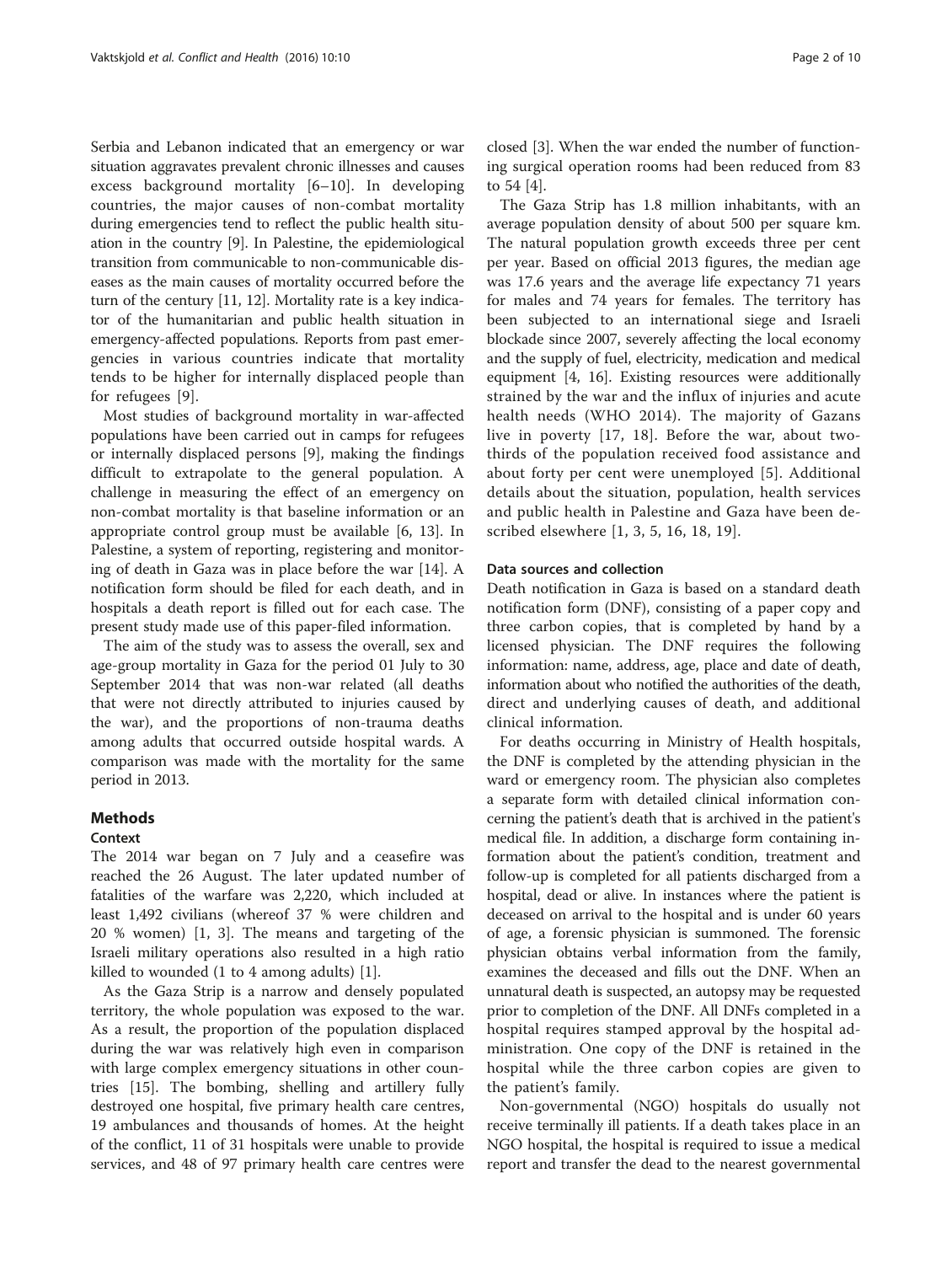hospital where the DNF is completed. If the death occurred outside a hospital, the DNF is completed by a physician called to the location, who provides the three carbon copies of the DNF to the family; alternately the deceased may be brought to a Ministry of Health hospital and the DNF is filled out there.

The family is expected to submit two of the DNFs to the District Primary Health Care Directorate and the Ministry of Health without undue delay. One copy is forwarded to the Ministry of Interior, which requires the stamped DNF and the identity card of the deceased to issue a death certificate. A death certificate is needed for legal procedures following a death, including inheritance.

At the end of each month, the Ministry of Health forwards the DNFs to the Palestinian Health Information Centre in Gaza (PHIC) for entry into the Gaza death register. This registration retrieves the relevant personal data by linking the identity number of the deceased to the Ministry of Interior's civil database. In the registry, each death should be assigned a code to denote the direct and underlying causes of death according to the 10<sup>th</sup> Revision of the International Statistical Classification of Diseases and Related Health Problems (ICD-10) [[20\]](#page-8-0). Additional details about the DNF and registration process have been published [\[14](#page-8-0)].

For our study, data on all deaths during the period 01 July to 30 September 2013 were extracted from the electronic database of the death registry at PHIC. At the time of the study, the death register had not yet been updated for the period of the 2014 war. Information about all deaths not attributed to war-related physical trauma occurring in Gaza during the period July to September 2014 was instead collected from Ministry of Health hospitals and from the Death Notification Office at the Gaza Primary Health Care Directorate. The DNF was the primary source for hospital deaths, but when not available the death report from the deceased's medical file was the source. For deaths occurring outside hospitals, the source was the submitted DNF. For the deaths in 2014, a three or four character ICD-10 code was assigned to each case by a trained physician in our study group, based on the same guidelines [\[20\]](#page-8-0). The data were checked for missing information about age and sex, as well as for inconsistencies between diagnosis and age and sex. When needed, the primary source was consulted for corrections. Deaths in Gaza attributed to war-related physical trauma, and Gazans who died in a large shipwreck in September 2014 (records not available), were not included in the study. For brevity the terms "non-war related" or "background" are used about the included deaths.

#### Data analysis

In our analyses each death among adults (20 years or older) was classified into one of the following categories

based on the first two characters of the assigned ICD-10 code [\[20](#page-8-0)]:

- Certain infectious and parasitic diseases (ICD: A00-B99)
- Neoplasms (C00-C97)<br>• Endocrine, nutritional
- Endocrine, nutritional and metabolic diseases (E00-E90)
- Diseases of the circulatory system (I00-I99, except I60-I69)
- Cerebrovascular diseases (I60-I69)
- Diseases of the respiratory system (J00-J99)
- Pregnancy, childbirth and the puerperium (O00-O99)
- Injury, poisoning and certain other consequences of external causes (S00-T98) and external causes of mortality (V00-Z99)
- Other defined causes (not included above)
- Unknown; not sufficiently defined (includes cases where cardio-pulmonary arrest was recorded as the cause of death)

Place of death was classified as either in hospital ward or outside ward based on the recorded or registered information. Deaths upon arrival in the emergency room were classified as outside. The overall and sex-specific agestandardised mortality rates among adults in each time period were calculated using the direct method and the Segi world standard population weights [\[21\]](#page-8-0). In addition, the overall and sex-specific rates were adjusted with the WHO-standard to facilitate for comparisons with mortality rates reported elsewhere [\[22\]](#page-8-0). We standardised using 5-year age groups for ages 0 to 79 years, and ≥80 years as the oldest group. The age-standardised rate is a summary of the individual age-specific rates using a standard reference population. This gives the mortality that would have been observed if the study population had the age structure of the standard population.

The mid-year population in each of the two years, as projected by the Palestinian Central Bureau of Statistics, was used as the denominator in estimation of the crude mortality rates (CMR), and in the age-group distribution for standardisation. For comparison of non-trauma mortality among adults in the two time periods, we also estimated the weekly crude rates and monthly crude and age-standardised rates, as well as the proportional distributions of cause of death. Adult was defined as 20 years or older, and all rates are presented per 10 000 population. The death category defined above as ICD S00-T98 and V00-Z99 has for brevity been denoted with the term "injuries", while the term "non-trauma" has been used when this category is not included.

The chi-square test was used for statistical comparisons of cause-, age-group- and sex-specific frequencies of deaths in the two time periods, while comparisons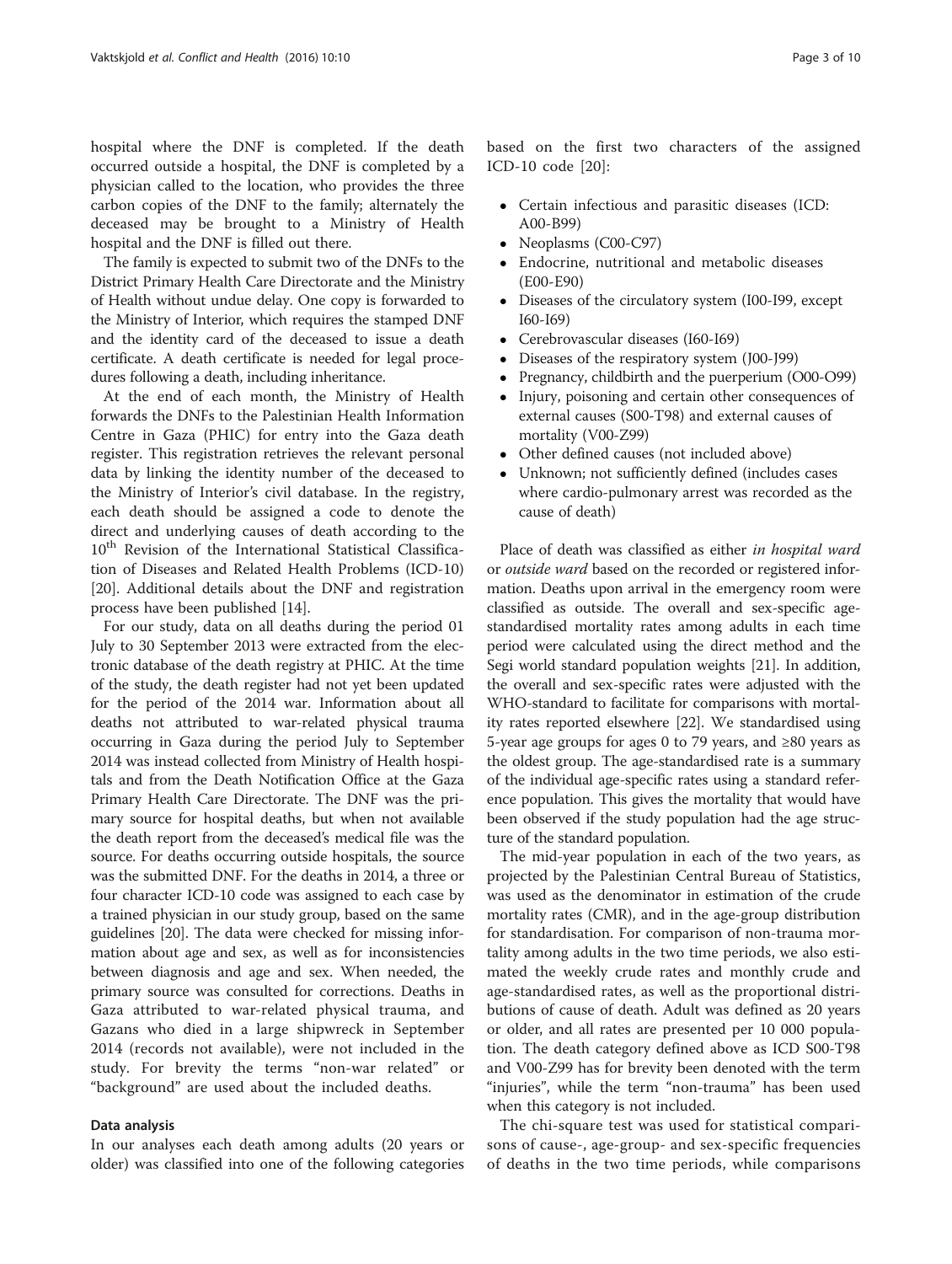<span id="page-3-0"></span>of counts were analysed with the Poisson distributionevent-test (2-tailed).

This study was carried out with approval from the Palestine Ministry of Health, and in compliance with the Helsinki Declaration. However, the interpretations and views expressed in this article are those of the authors solely and do not necessarily represent the views, interpretations, policies, or decisions of the Palestine Ministry of Health or the WHO. According to the guidelines of the Regional Committee for Medical and Health Research Ethics in Norway, the study did not require ethical approval [[23\]](#page-8-0). The data collected for the study did not include information that identified any individual.

## Results

There were 1,241 deaths in July-September 2014 from non-war related causes. The CMR was 7.1 per 10,000 population, compared with 7.2 in the same calendar period in 2013. The sex distribution did not differ for all deaths ( $p = 0.18$ ), or for non-trauma deaths ( $p = 0.21$ ), between the two time periods. Of the 1,241, 718 died during the 51 days of warfare (4.0/10,000), of which 23 % were children. Standardised for age, the rate was 14.6 in 2014 and 14.3 in 2013. The non-trauma CMRs among adults were 11.6 in 2014 and 11.3 in 2013, and the age standardised 13.2 and 12.4, respectively. Higher rates in 2014 were observed for women only. Males accounted for 50.0 % of all deaths in 2014, compared to 52.7 % in 2013 ( $p = 0.18$ ). Additional sex-specific details of the two years are outlined in Table 1. The nontrauma CMR-ratio for adults in August 2014 compared to August 2013 was 1.11 (age standardised ratio: 1.14). In the other two months the CMR was similar between the two years—with September as the lowest in both

years. The weekly rates in 2014 peaked in late July to early August (Fig. [1\)](#page-4-0).

The mean age at death was 52.4 years in 2014 and 49.7 in 2013, and about 50 % were older than 60 years in both years. Compared to 2013, the age-group specific proportions of crude mortality in 2014 was higher in the age-groups above 64 years and lower among infants and in the age group 18–34 (Table [2\)](#page-4-0). Seventy percent of the deaths among adult women occurred in the age-groups older than 64, compared to 61 % among men. As outlined in Table [3](#page-5-0), the overall cause-specific distribution of mortality among adults, was different both for women and men in 2014 compared to 2013 ( $p < 0.0001$ ). Cerebrovascular disease was a more common cause among women than men in both years. The largest sex difference between the two years were observed for injuries  $(p = 0.05)$ , cardiovascular disease (CVD)  $(p = 0.24)$ , and the category other causes ( $p = 0.08$ ). In the latter category, renal diseases (ICD-10: N00-N29) constituted about one-half of the deaths in both years.

The proportion of all deaths among adults classified as unknown or ill-defined cause was 11.7 % in 2013 and 12.3 % in 2014. Of all adult deaths with a known nonwar related cause, non-trauma causes constituted 98.1 % in 2014 and 94.4 % in 2013 ( $p < 0.001$ ). Infectious diseases comprised 9.2 % of the known causes in 2013 and 3.0 % in 2014 (p < 0.001), and CVD 29.0 % in 2013 and 36.6 % in 2014 ( $p = 0.002$ ). CVD was the largest cause in both years, and caused of 37.4 % of the total known-cause mortality among men in 2014, compared to 35.8 % among women. Three maternal deaths were observed in 2013, and 6 in 2014 ( $p = 0.17$ ). In both years, the cause specific mean age at death was the lowest for maternal deaths, cancer, and in the category other causes among both women and men. The largest difference in

|                                                                     | July-September 2013 <sup>a</sup> |                |              | July-September 2014 <sup>a</sup> |                  |                   |  |
|---------------------------------------------------------------------|----------------------------------|----------------|--------------|----------------------------------|------------------|-------------------|--|
|                                                                     | Total                            | Female         | Male         | Total                            | Female           | Male              |  |
| Number of deaths (%) <sup>b</sup>                                   | 1232                             | 583 (47.3)     | 649 (52.7)   | 1241                             | 621 (50.0)       | 620 (50.0)        |  |
| Mean age at death (years) <sup>b</sup>                              | 49.7                             | 53.4           | 46.4         | 52.4                             | 55.2             | 49.7              |  |
| Crude mortality <sup>b</sup>                                        | 7.2                              | 7.0            | 7.5          | 7.1                              | 7.2              | 6.9               |  |
| Age-standardised mortalityb, c                                      | 14.3                             | 12.7           | 16.3         | 14.6                             | 13.6             | 15.8              |  |
| Age-standardised mortality <sup>b, d</sup>                          | 17.1                             | 15.3           | 19.2         | 17.5                             | 16.3             | 19.2              |  |
| Non-trauma deaths (%)                                               | 1151                             | 558 (48.5)     | 593 (51.5)   | 1198                             | 612(51.1)        | 586 (49.0)        |  |
| Non-trauma death among adults <sup>e</sup> (%)                      | 859                              | 429 (49.9)     | 430 (50.1)   | 926                              | 483 (52.2)       | 442 (47.8)        |  |
| Crude, non-trauma mortality among adults <sup>e</sup>               | 11.3                             | 11.4           | 11.2         | 11.6                             | 12.3             | 11.0              |  |
| Non-trauma mortality among adults, age-standardised <sup>c, e</sup> | 12.4                             | 11.1           | 14.0         | 13.2                             | 12.5             | 14.2              |  |
| War related adult deaths                                            | 1 <sup>f</sup>                   | $\overline{0}$ | 1f           | 1669 <sup>9</sup>                | 299 <sup>g</sup> | 1370 <sup>9</sup> |  |
| War related child deaths                                            | $\mathbf{0}$                     | $\mathbf{0}$   | $\mathbf{0}$ | 551 <sup>9</sup>                 | $NA^h$           | NA <sup>h</sup>   |  |

<sup>a</sup>The mortality per 10 000 population. <sup>b</sup>Casualties of the war not included. <sup>c</sup>World (Segi)-standard [[21\]](#page-8-0)<br><sup>d</sup>WHO world standard. <sup>6</sup>520 vears. <sup>f</sup>OCHA [46] gOCHA [11<sup>, h</sup>Not available

WHO world standard. <sup>e</sup>≥20 years. <sup>f</sup>OCHA [[46](#page-9-0)]. <sup>9</sup>OCHA [\[1\]](#page-8-0). <sup>h</sup>Not available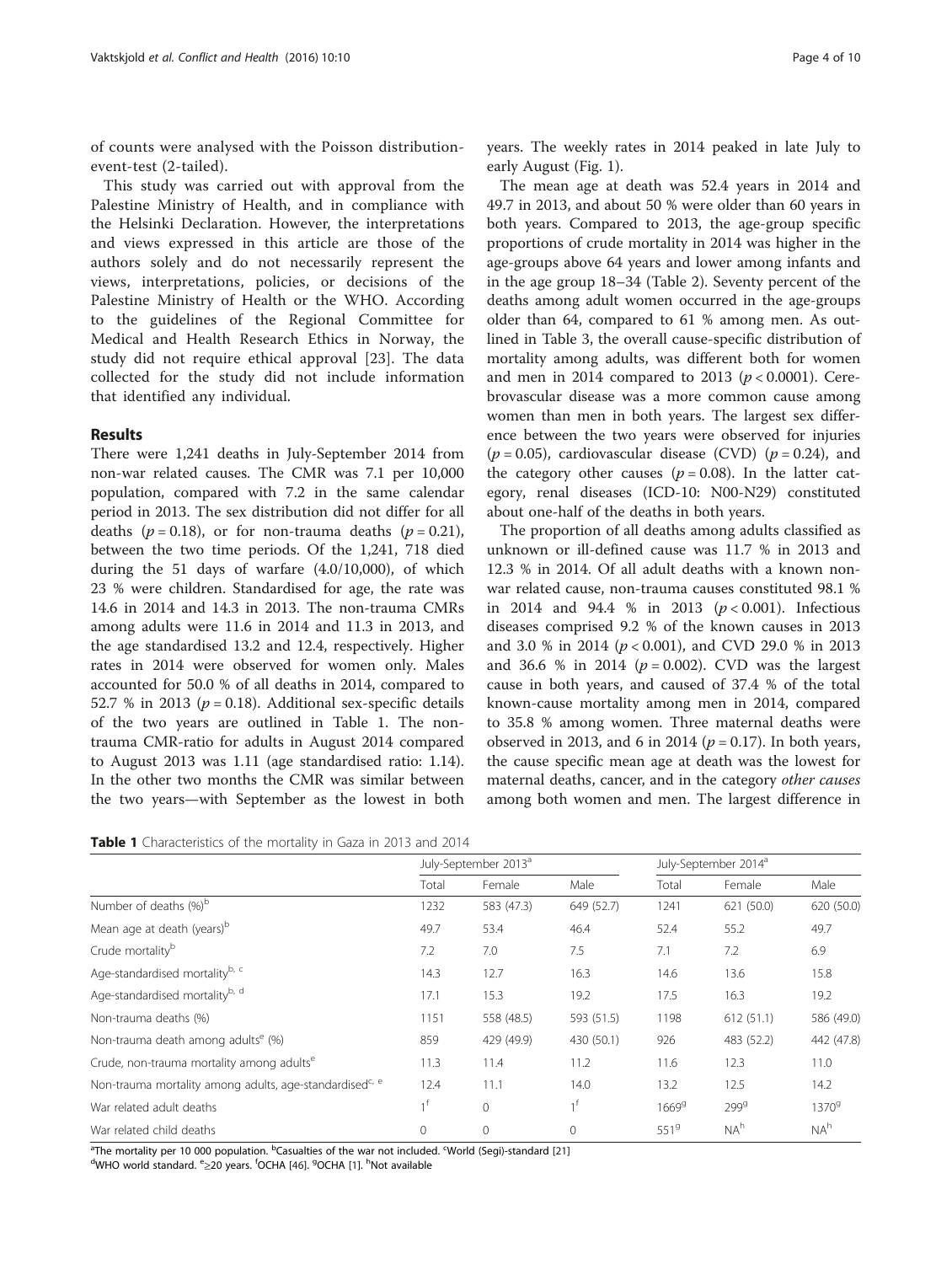<span id="page-4-0"></span>

observed age-group distribution of deaths in 2014 compared to 2013 was for CVD among men  $(p = 0.03)$ , and for respiratory diseases among women  $(p = 0.004)$ . The proportion of adult deaths that occurred in a hospital ward was 71.5 % in 2013 and 51.2 % in 2014 (Table [4](#page-5-0)). The lowest monthly proportion was observed in July 2014 (43 %).

## **Discussion**

Our study did not detect a higher overall non-war related mortality in July-September 2014 compared to the same months in 2013, but the findings suggested differences in age and sex distribution, and possibly cause distribution, of deaths among adults. The sex ratio shifted towards women and the proportion that was elderly increased, which also occurred in Serbia during the war and the period of sanctions [[8\]](#page-8-0).

Extrapolating the overall non-war related mortality estimates for July-September 2014, the annual CMR in Gaza would have been 28.3/10,000, and 58.3/10,000 standardised for age. The difference between the two reflects that the general background burden of death in the Gaza population was low compared to the risk of death because of the young age-distribution of the population. However, in the studied 2014-period the overall death rates would be more than doubled, and among children almost tripled, if we had included people killed by the war. Thus, the death rate was above the emergency threshold indicator of twice the baseline rate [[9, 24\]](#page-8-0), and even among women and children the main cause of death in the Gaza Strip during the military conflict was war-related trauma.

The proportion of the mortality attributed to noncommunicable diseases was relatively high, partly because of the low mortality from communicable diseases and

|               | July-September 2013 |                              | July-September 2014 <sup>a</sup> |                              |                      |
|---------------|---------------------|------------------------------|----------------------------------|------------------------------|----------------------|
|               | Frequency (%)       | Crude mortality <sup>b</sup> | Frequency $C$ (%)                | Crude mortality <sup>b</sup> | p-value <sup>e</sup> |
| Infants       | 221 (17.9)          | 39.3 <sup>d</sup>            | 194 (15.7)                       | 33.0 <sup>d</sup>            | 0.07                 |
| Children 1-4  | 48 (3.9)            | 2.1                          | 52 (4.2)                         | 2.2                          | 0.60                 |
| Children 5-17 | 46(3.7)             | 0.8                          | 45(3.6)                          | 0.8                          | 0.96                 |
| Adult 18-34   | 71(5.8)             | 1.4                          | 50 $(4.0)$                       | 1.0                          | 0.01                 |
| Adult 35-44   | 38(3.1)             | 2.5                          | 40(3.2)                          | 2.5                          | 0.79                 |
| Adult 45-54   | 92(7.5)             | 9.0                          | 82 (6.6)                         | 7.7                          | 0.32                 |
| Adult 55-64   | 157 (12.7)          | 28.2                         | 162(13.1)                        | 27.4                         | 0.71                 |
| Adult 65-74   | 197 (16.0)          | 74.8                         | 232 (18.7)                       | 84.0                         | 0.02                 |
| Adult >74     | 362 (29.4)          | 258.6                        | 382 (30.8)                       | 271.1                        | 0.31                 |
| Total         | 1232                | 7.2                          | 1241                             | 7.0                          |                      |

**Table 2** Age distribution of deaths and age-group specific mortality in 2013 and 2014 in Gaza

<sup>a</sup>Casualties of the war not included. <sup>b</sup>per 10 000 population. <sup>c</sup>Age missing in 2 records, whereof 1 adult. <sup>d</sup>Estimated using 1/5 of the mid-year population in the age group 0-4 as the denominator. <sup>e</sup>Poisson distribution-event-test of the observed frequency in 2014 (the 2013 frequency used as the expected)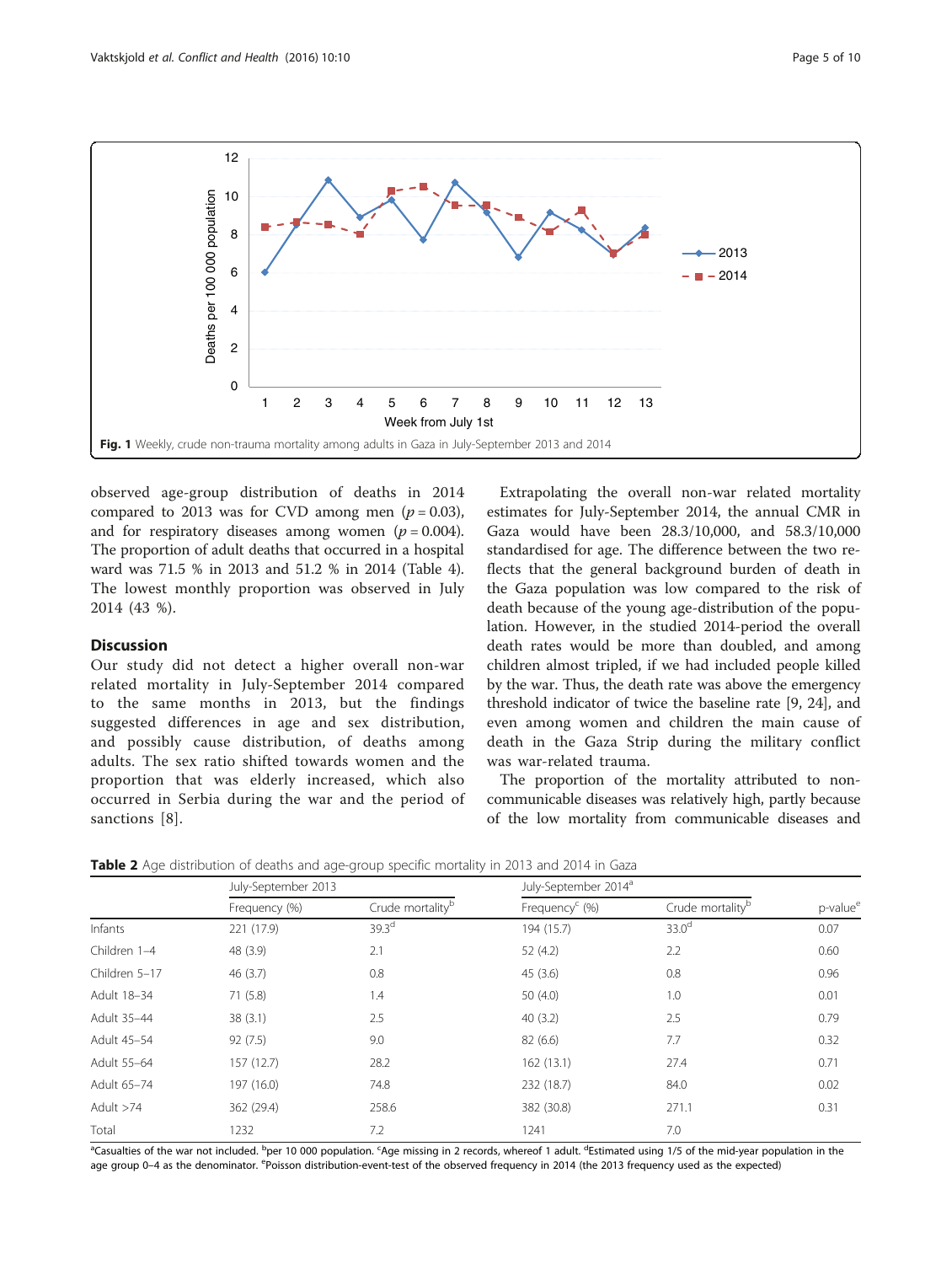<span id="page-5-0"></span>Table 3 The sex and cause-specific mortality among adults in Gaza in July-September 2013 and 2014<sup>a</sup>

| Cause category (ICD-10)           | Overall frequency |            | Women      |            |                 | Men             |                   |
|-----------------------------------|-------------------|------------|------------|------------|-----------------|-----------------|-------------------|
|                                   | 2013 (%)          | 2014 (%)   | 2013 (%)   | 2014 (%)   | 2013 (%)        | 2014 (%)        |                   |
| Infectious (A00-B99)              | 73 (8.1)          | 25(2.7)    | 37(8.3)    | 12(2.5)    | 36(7.9)         | 13(2.8)         | $0.82^{b}$        |
| Endocrine (E00-E90)               | 46(5.1)           | 55 (5.8)   | 25(5.6)    | 34(7.0)    | 21(4.6)         | 21(4.6)         | $0.45^{b}$        |
| Neoplasms (C00-C97)               | 146 (16.2)        | 150 (15.9) | 72 (16.2)  | 76 (15.7)  | 74 (16.2)       | 74 (16.2)       | $0.82^{b}$        |
| Cardiovascular (I00-159, 170-199) | 230 (25.5)        | 304 (32.3) | 104 (23.4) | 153 (31.6) | 126 (27.5)      | 151 (33.0)      | $0.24^{b}$        |
| Cerebrovascular (160-169)         | 126 (14.0)        | 132 (14.0) | 79 (17.8)  | 84 (17.4)  | 47 (10.3)       | 48 (10.5)       | 0.88 <sup>b</sup> |
| Respiratory (J00-J99)             | 51 (5.6)          | 48(5.1)    | 23(5.2)    | 23(4.8)    | 28(6.1)         | 25(5.5)         | $0.78^{b}$        |
| Maternal (O00-O99)                | 3(0.3)            | 6(0.6)     | 3(0.6)     | 6(1.2)     | NA <sup>c</sup> | NA <sup>c</sup> | 0.17 <sup>d</sup> |
| Injuries (S00-T98, V00-Z99)       | 44 (4.9)          | 16(1.7)    | 16(3.6)    | 1(0.2)     | 28(6.1)         | 15(3.3)         | 0.05 <sup>b</sup> |
| Other                             | 73 (8.1)          | 95 (10.1)  | 39 (8.8)   | 38 (7.9)   | 34(7.4)         | 57 (12.5)       | 0.08 <sup>b</sup> |
| Unknown                           | 111(12.3)         | 110(11.7)  | 47 (10.6)  | 57 (11.8)  | 64 (14.0)       | 53 (11.6)       | $0.16^{b}$        |
| Total number                      | 903 (100)         | 941 (100)  | 445 (100)  | 484 (100)  | 458 (100)       | 457 (100)       | 0.36 <sup>b</sup> |

<sup>a</sup>Casualties of the war in 2014 not included. <sup>b</sup>Chi-square test for independence between sex and years. <sup>c</sup>Not applicable. <sup>d</sup>Poisson distribution-event-test of at least 6 deaths (3 deaths as the expected frequency)

injuries [[12\]](#page-8-0). Unlike some other post-war situations [[9, 25](#page-8-0), [26\]](#page-8-0), Gaza avoided widespread violent deaths in the aftermath of the war. The excess mortality reported among internally displaced and conflict-affected populations elsewhere was mainly caused by neonatal disorders and communicable and diarrhoeal diseases [\[10, 27](#page-8-0), [28\]](#page-8-0). In Gaza, no acute cases of cholera, diphtheria, measles, malaria and tetanus were reported in 2014, and there were no outbreaks of lethal communicable diseases during the war [[29](#page-9-0)], which seems to be another compelling explanation for the relatively low background mortality in Gaza compared to other populations exposed to the atrocities of war. Other explanations might include low mortality rates, high vaccination coverage, and good health status of the population before the war, as well as high resilience, a health care system that was able to maintain or quickly resume most basic operations, and a generous and effective humanitarian response. Of the 25 adult deaths in 2014 classified with infection as the underlying cause, 18 were recorded as unspecified septicaemia and four were acute hepatitis C. In 2013, some 65 of the 73 deaths of infectious diseases were coded as sepsis. Thus, the use of sepsis as

Table 4 Monthly distribution of place of non-trauma deaths among adults (>19 years) in Gaza

|                                                         | Total |                                         | July<br>August |      | September |          |     |      |
|---------------------------------------------------------|-------|-----------------------------------------|----------------|------|-----------|----------|-----|------|
| Place of death                                          |       | 2013 2014 2013 2014 2013 2014 2013 2014 |                |      |           |          |     |      |
| Number of deaths 859 925 293 306                        |       |                                         |                |      | 299       | 345      | 267 | 274  |
| Hospital ward (%) 71.5 51.2 70.9 42.9 72.2 52.5 71.3    |       |                                         |                |      |           |          |     | 59.1 |
| Dead at arrival <sup>a</sup> (%) 7.0 37.5 10.6 43.1 4.9 |       |                                         |                |      |           | 36.8 5.2 |     | 32.1 |
| At home (%)                                             | 18.2  | 10.6                                    | 17.1           | 14.1 | 18.0      | 10.7     | 199 | 6.6  |
| Unknown (%)                                             | 3.3   | 0.6                                     | 1.4            | 0.0  | 4.9       | 0.0      | 37  | 22   |

<sup>a</sup>Includes both cases that arrived the hospital dead and those who died in the emergency room upon arrival

the underlying cause partly explains the differences in the observed cause-specific mortality proportion between the two study periods.

The proportional distribution of causes of death in a population is heavily influenced by age structure and birth rate. We expected an increase in frequency of infant deaths in 2014 since the number of births increases year by year, and since findings in a recent study suggest that the previous steady decline in infant mortality in Gaza may have halted [[30](#page-9-0)]. Thus, there might be infant cases missing in our 2014 data. The distribution among adults, on the other hand, is easily comparable between populations. Our data suggested that the CVD-mortality increased in 2014, especially among women and older men, while infectious diseases and injuries decreased as causes. An association between war conditions and increase in CVD-mortality was also observed in Lebanon [[6\]](#page-8-0) and Kosovo [\[31](#page-9-0)], and the prevalence of heart disease among Bosnian refugees in Croatia was twice that of the local population [[32](#page-9-0)]. Adverse cardiovascular events seem associated with both acute and chronic emotional stress [[33](#page-9-0)], and the direct association between post-traumatic stress disorder and the risk of CVD has appeared stronger among women than among men [[34\]](#page-9-0). Maternal deaths have been closely monitored in Gaza, and the total number in the year 2013 was 12 [\[2](#page-8-0)]. In 2008 the figure was 11, and 19 in 2009, and underestimations have been likely to occur [[35](#page-9-0)]. In this perspective, six documented cases in our three-month study period in 2014 is of concern. The fluctuating figures from year to year may reflect random variation, but at the same time the figures suggest that the maternal mortality situation in Gaza is not improving.

The weekly and monthly crude non-trauma death rates revealed a more stable week-to-week rate among adults in 2014 compared to 2013, and lower rates in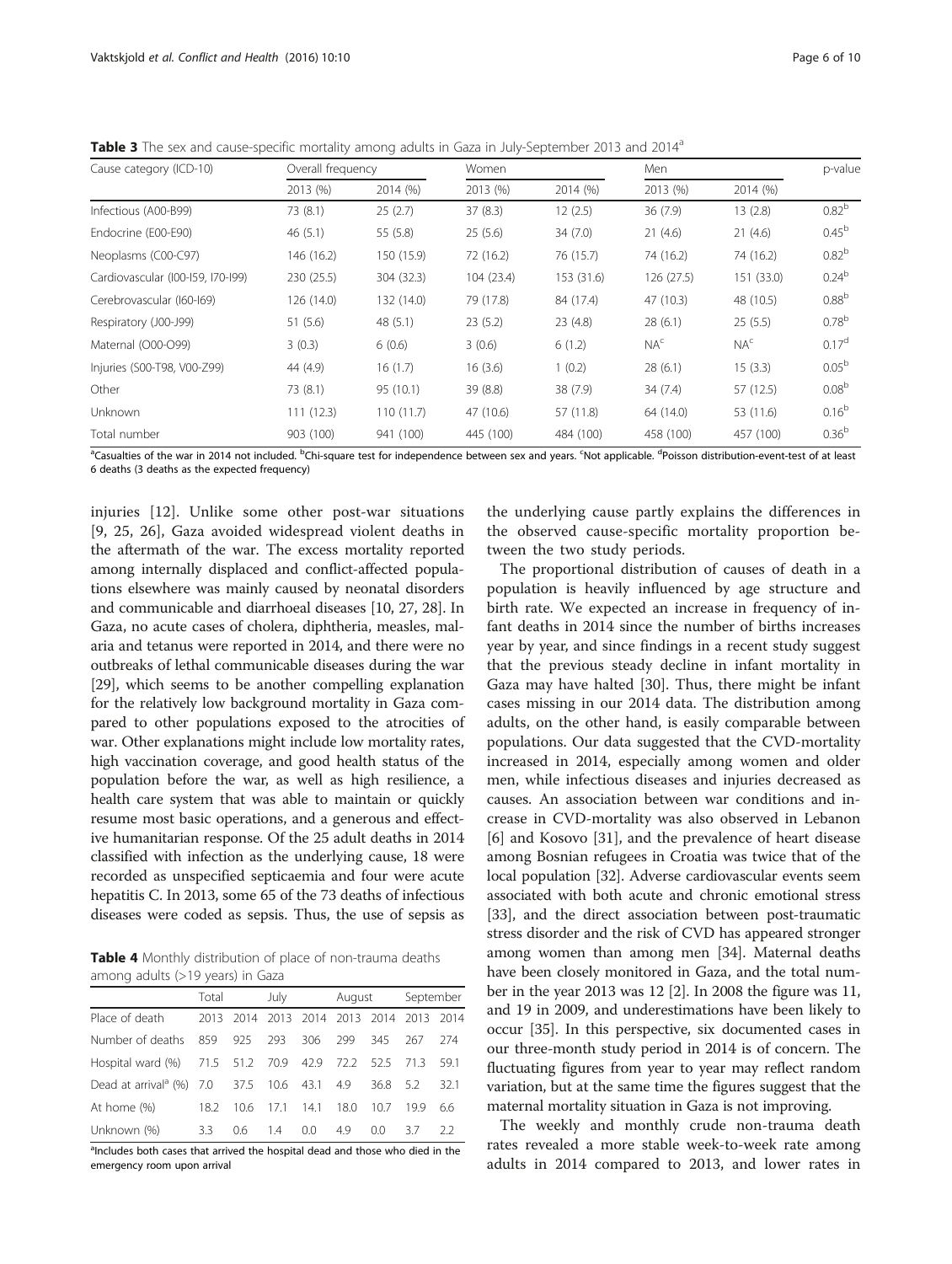September for both years. Although September is one day (3 %) shorter than the other two months, the decrease in September suggests a seasonal influence on mortality. According to United Nations Office for the Coordination of Humanitarian Affairs, the emergency situation peaked in the last week of July 2014 [[1\]](#page-8-0), and our data indicate that the background mortality among adults reached its highest level during the same week and the week after (Fig. [1\)](#page-4-0). However, there were two weeks in 2013 with crude rates at similar levels. The mortality pattern did not seem influenced by the holy month of Ramadan, which ended on 26 July 2014 and a week later in 2013.

Less than fifty per cent of non-trauma deaths among adults in the first month of the war occurred in a hospital ward, but the proportion gradually increased over the course of the study period. In 2013 this proportion was stable at above seventy per cent from month to month, which was relatively high for a developing country [[36](#page-9-0)]. Our data indicate that a substantially larger proportion in 2014 died on the way to, or in, the emergency room, and that the difference between the two years was pronounced among the elderly. The proportion that died in a hospital during the warfare, and its decrease from pre-war levels, were similar to that observed in Iraq in 2003 [[25\]](#page-8-0). The lower proportion that died in hospital ward in 2014 may also explain the lower use of sepsis as the recorded underlying cause in that period (83 % of all who were coded sepsis in both years died in hospital ward). In addition, review of the available death notification forms in the 2014 data collection facilitated establishment of the underlying cause that resulted in sepsis.

The effects of a complex emergency on death rates for specific non-communicable diseases depend not only on the pre-emergency public health situation, but also on the duration of the crisis and how it affected the functioning of the health services, and the access to them [[31\]](#page-9-0). In the present study we focused on short term impacts of the most recent war on mortality, but the mortality in both 2013 and 2014 were also results of long term and past impacts. The previous intensive military strikes on Gaza took place less than two years earlier, and the population has lived under occupation and conflict condition since long before that time [\[16](#page-8-0)]. Reportedly, it takes four to six months before mortality returns to pre-crisis levels after an effective humanitarian response to a crisis [[37\]](#page-9-0), but the impact of stress on the risk of death may last longer [[33, 34](#page-9-0)]. A study in Lebanon found that repeated exposure to war events increased the risk of non-combat mortality [[6\]](#page-8-0). Thus, even though we consider 2013 the best available year to use as a baseline reference for mortality comparisons, the 2013 comparison may not have been optimal for

detecting the real effects of the war situation on the background mortality. Instead, the level of the absolute mortality rates, both in 2013 and 2014, were reflecting the impact of the very taxing living conditions, the ongoing conflict, and the repeated military escalations on public health in Gaza over time. With data for additional years back in time, we could have taken the underlying trends in mortality patterns into account, which would have strengthened our study. However, initiatives to improve death registration [[38](#page-9-0)], and sub-sequent changes in the DNF in 2012, likely influenced the comparability of data before 2013 with those of 2013.

Detection and reporting of deaths is a challenging issue for any registration system [[38\]](#page-9-0), and more so in a complex emergency situation [\[28](#page-8-0)]. Studies of mortality in populations exposed to war have usually been based on burial-site surveillance, or sample or cluster surveys [[6, 7](#page-8-0), [9](#page-8-0), [13](#page-8-0), [25, 26, 28,](#page-8-0) [39](#page-9-0)], either because of lack of a death registration system or because the system of reporting and registration disintegrated [[13,](#page-8-0) [39](#page-9-0)]. Underreporting or undercounting of deaths, as well as overestimation of population size, tend to be common in such settings [[27](#page-8-0)], which leads to underestimation of crude mortality. An assessment of death registration in the occupied Palestinian territories in 2004 found 75 % completeness [\[40](#page-9-0)]. There has been no time limit for submission of the DNF to the authorities, which may have contributed to undercounting of deaths. However, in our study this possibility pertained only to deaths that took place outside a hospital, as we also collected data from the death reports in the hospitals. Furthermore, a delay beyond our data collection in December 2014, or no submission at all, was likely rare for adult deaths since a death certificate is necessary for inheritance claims, and for the survivors to receive benefits.

Possible explanations for the lower death figure among men and the low mortality from injuries in our 2014 data include war trauma as a competing risk, and that some traumatic fatalities that were not war related were filed as such. However, the number was probably not large, as the number of deaths due to injuries was low also in 2013. On the other hand, it is plausible that less people died in traffic, of drowning, and of work related causes during the war. An under-ascertainment in 2014 of a magnitude equal to the difference in injury deaths between the two years (28 deaths) would only have increased the CMR in 2014 from 7.1 to 7.2 per 10,000 population. The reported non-trauma figures and findings, including Tables [3](#page-5-0) and [4,](#page-5-0) and Fig. [1,](#page-4-0) would not have been affected.

A typical challenge in studies assessing mortality in a population is the occurrence of deaths elsewhere than within the political boundaries of the population. Because of the lack of certain treatments and specialist services in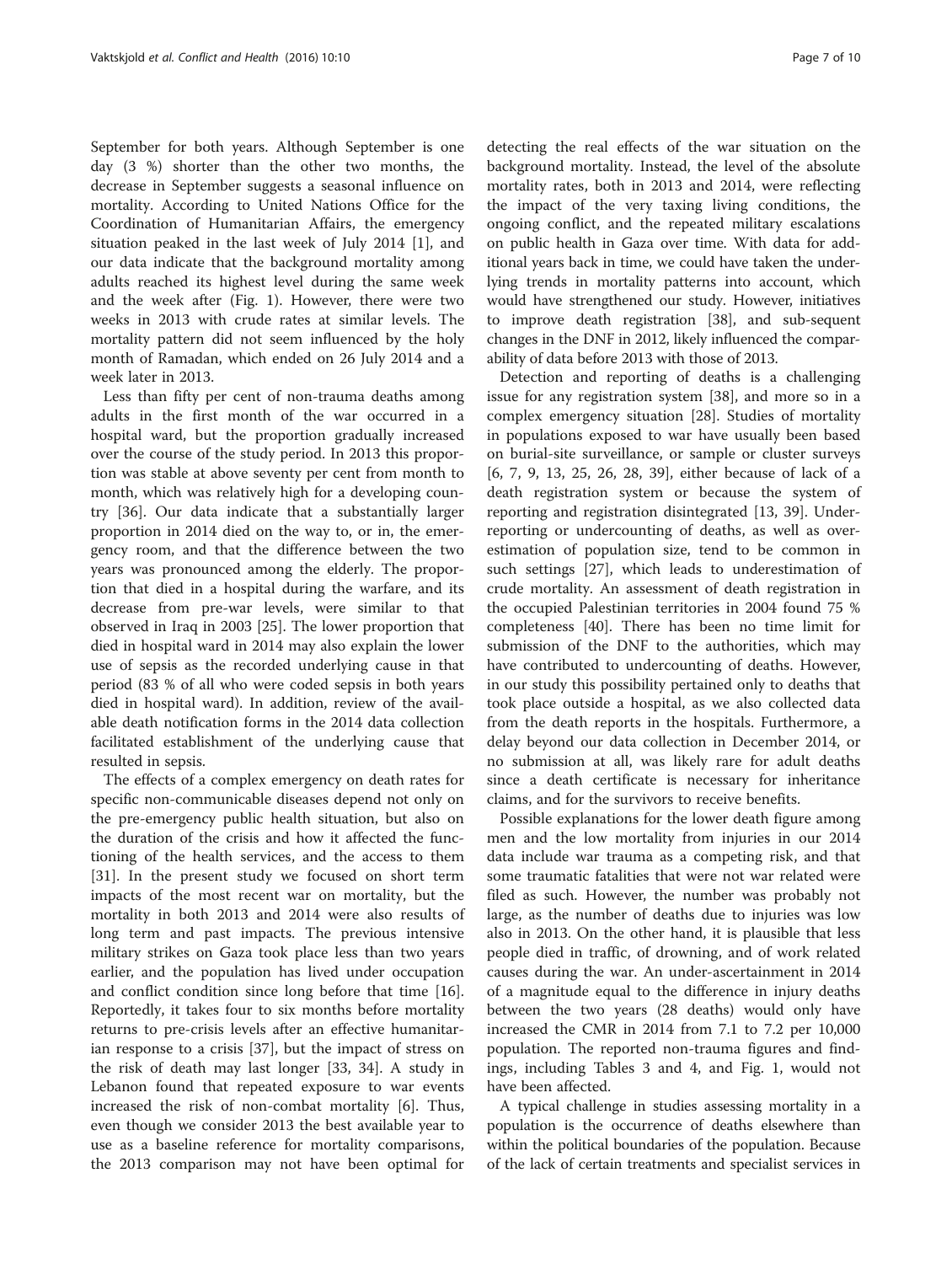Gaza, the number of referrals to the West Bank, Egypt and Israel was high before the war, but death notifications were sent to Gaza if patients died while outside the territory of Gaza. The closure of the main border crossing (Rafah) in 2014 affected the possibilities for referral, and the number of regular referrals declined by 32 % in July and 46 % in August 2014 [[41, 42](#page-9-0)]. Nevertheless, of the 474 adults who died in a hospital ward of non-war related causes in July to September 2014, seventeen occurred in a hospital outside Gaza (10 in the West Bank and 7 in Israel).

The limited number of deaths in the studied periods curbed the possibility for more detailed assessment and comparison of causes and age groups. Concerning denominators, the population in Gaza has since 2007 largely been contained within its boundaries because of the physical closure of the territory. During the 2014 war, other than the regular referrals and the 465 casualty patients transported to hospitals outside Gaza (mostly to the West Bank) [[42](#page-9-0)], very few Gazans were permitted to leave the fenced-in enclave. Thus, the accuracy of the available population figures mainly relates to the precision of the sex and age group specific population projections of the Central Bureau of Statistics, which have been based on the 2007 census [\[43\]](#page-9-0). However, any inaccuracies in the population and age-distribution projections were presumably not differential between 2013 and 2014.

A notorious shortcoming of vital registration systems and mortality studies based on hospital and official records is misclassification of the underlying cause of death [[36](#page-9-0), [44](#page-9-0)], even for deaths that occur in a hospital [36]. Studies in different countries have identified common underlying causes of death that are frequently diagnosed incorrectly, namely ischaemic heart disease, diabetes mellitus, cerebrovascular disease and external causes of injury. Typical errors were to register diabetes mellitus as ischemic heart disease, and ischemic heart disease as another CVD or as diabetes mellitus [\[36\]](#page-9-0). Because of the limited study size, we classified the causes only on a 2-character level, thereby also avoiding the misclassifications that are common on a 3-character level. Although misclassification between diabetes mellitus and CVD likely also was present in Gaza [[45](#page-9-0)], the sex- and year-specific tendencies of these two causes were similar. Thus, our findings would not have changed by merging them into one category; instead the tendencies would have strengthened.

We obtained the 2013 data from the death register, while the 2014 data were collected in the hospitals and the cause of death coded separately, which may have influenced comparability of cause-specific figures between the two years. An assessment of Gaza mortality statistics based on 200 randomly selected hospital deaths in 2012 (37 % children) concluded that the primary sources and the DNF more often correctly stated the underlying cause, compared with the coding in the death register (69 % agreement in coding on chapter level), and that the hospital records were more correct than the DNF (74 %). The proportion in agreement was higher for adult deaths than for children. Incorrect coding of cause was most common for metabolic diseases, while cancer had high congruence [[45\]](#page-9-0). The stability of the cancer mortality rates between the two years in our study supports the latter finding, and suggests that the completeness of the death recording was similar in 2014 and 2013. However, there are likely inaccuracies present in the proportional distributions of other cause categories than cancer and maternal mortality in Table [3.](#page-5-0)

In 2003, the mortality data in Palestine were classified as medium quality in 2003 according to WHO-criteria, as about 20 % of causes were ill-defined [[11\]](#page-8-0). The classification was based on the national database of mortality that had been operational since 1994. In recent years the Ministry of Health has collaborated with the WHO and the Norwegian Institute of Public Health to strengthen the system of registration and reporting [\[14\]](#page-8-0). However, the 2014 war delayed the implementation of procedures that describe how to fill out the DNF and the responsibilities of the various actors in the process of registration. Thus, the understanding of the process has varied within the health information system, which likely also affected the quality of the recorded and registered causes of death [\[38](#page-9-0)]. Consequently, the revealed increased proportion of deaths that took place outside hospital ward in 2014, in addition to the war situation itself, may have influenced misclassification patterns.

An indicator of quality of death registration is a low proportion of deaths coded as "Symptoms, signs and abnormal clinical and laboratory findings, not elsewhere classified" (ICD-10:R00-R99), cardiac arrest or heart failure [\[44\]](#page-9-0). In 2014, the majority with an ill-defined cause was older than 74 years, which was disproportionally high. However, no sex difference was observed, and the relative magnitudes of our estimated cause-specific mortality proportions were biased only if the real underlying causes of the ill-defined cases were not proportionally distributed among the defined cause categories. Information about sex was available in all records, while age was missing in only two, which are important quality indicators [[44](#page-9-0)]. Thus, the total rates, and the sex- and age-specific figures (as presented in Tables [1](#page-3-0) and [2,](#page-4-0) and Fig. [1\)](#page-4-0) were not affected by misclassification or ill-defined underlying cause.

The physician who determined the cause of death could subsequently have forwarded certain cases for forensic examination. Of the 372 deaths in September 2014, eighteen (4.8 %) were forwarded, including ten adults. However, the ascribed cause of death remained the same for all the forwarded cases. Possible explanations for this include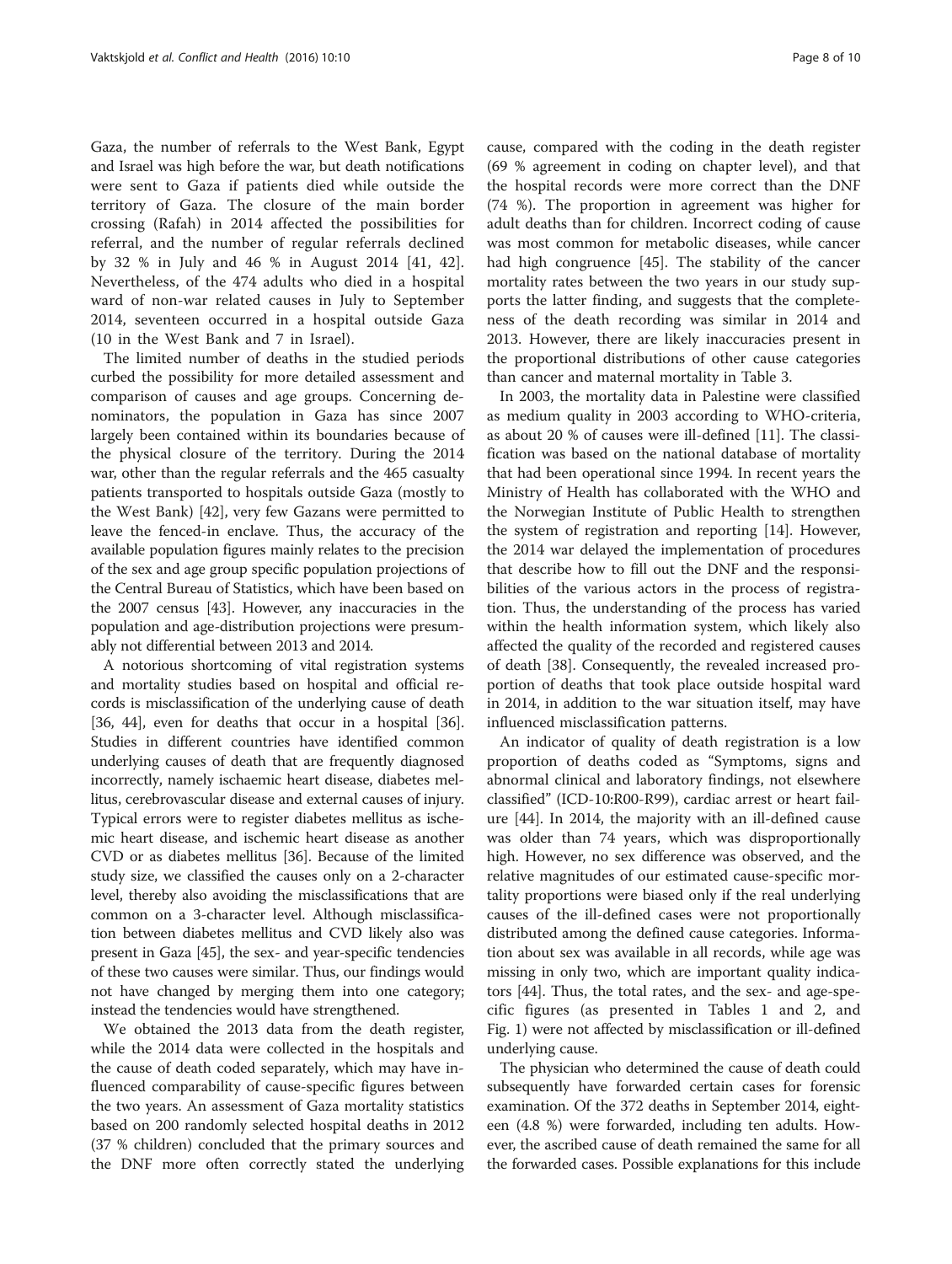<span id="page-8-0"></span>a low standard of the forensic laboratory and the fact that most families object to autopsy or incision of the body. The death-registration system does not have insight to the forensic work and elaborations.

## Conclusions

The largest cause of non-war related deaths for adults in Gaza during July-September 2014 was CVD, and the mortality from communicable diseases was low. About 50 % of all who died were older than 60 years of age. We did not detect a higher overall background mortality in Gaza in the 2014 period compared to 2013, but the adult mortality in 2014 moved towards a higher proportion in the oldest age groups and among females. The proportion of non-trauma deaths among adults that occurred in a hospital ward was markedly lower during the war. The living conditions and health care situation for the people in Gaza point to the need for close monitoring of mortality.

#### Competing interests

The authors declare that they have no competing interests.

#### Authors' contributions

AV analysed the data, reviewed the literature, and drafted the manuscript. MY collected the data and coded the cause of death. UB collected the data and provided insight to death registration in Gaza. BI reviewed the manuscript and provided insight to quality issues concerning death registration in Palestine. WV conceived the study and its design, drafted the methods section, and reviewed the manuscript. All authors read and approved the final manuscript.

#### Acknowledgements

We thank the Ministry of Health in Gaza for providing data from the death register and the governmental hospitals in Gaza for giving us access to the DNF and death reports.

#### Author details

<sup>1</sup>Department of Public Health, Hedmark University of Applied Sciences, Elverum, Norway. <sup>2</sup>Department of Research, Sykehuset Innlandet Health Trust, Brumunddal, Norway. <sup>3</sup>World Health Organization, occupied Palestinian territory, Gaza City, Gaza, Palestine. <sup>4</sup>Studies and Planning Directorate, Gaza Strip, Gaza, Palestine. <sup>5</sup>Norwegian Institute of Public Health, Oslo, Norway.<br><sup>6</sup>World Health Organization, Posional Office for the Eastern Mediterranea <sup>6</sup>World Health Organization, Regional Office for the Eastern Mediterranean, Cairo, Egypt.

#### Received: 26 October 2015 Accepted: 18 March 2016 Published online: 04 May 2016

#### References

- 1. United Nations Office for the Coordination of Humanitarian Affairs occupied Palestinian territory (OCHA). Fragmented lives. Humanitarian overview 2014. OCHA. 2015 [http://www.ochaopt.org/documents/annual\\_humanitarian\\_](http://www.ochaopt.org/documents/annual_humanitarian_overview_2014_english_final.pdf) [overview\\_2014\\_english\\_final.pdf.](http://www.ochaopt.org/documents/annual_humanitarian_overview_2014_english_final.pdf) Accessed 23 March 2015.
- 2. United Nations Population Fund (UNFPA). Victims in the Shadow. Gaza Post-crisis Reproductive Health Assessment. Jerusalem: UNFPA; 2014.
- 3. Ministerial Committee for the Reconstruction of Gaza. Detailed Needs Assessment (DNA) and Recovery Framework for Gaza Reconstruction. State of Palestine. 2015. [http://www.ldf.ps/documentsShow.aspx?ATT\\_ID=21974.](http://www.ldf.ps/documentsShow.aspx?ATT_ID=21974) Accessed 15 Oct 2015.
- 4. Health Cluster in the occupied Palestinian territory. Gaza Strip Joint Health Sector Assessment Report.Gaza: WHO; 2014.
- 5. United Nations Office for the Coordination of Humanitarian Affairs occupied Palestinian territory (OCHA). The Humanitarian Impact of the Blockade.

OCHA. 2015. [http://gaza.ochaopt.org/2015/07/the-gaza-strip-the](http://gaza.ochaopt.org/2015/07/the-gaza-strip-the-humanitarian-impact-of-the-blockade/)[humanitarian-impact-of-the-blockade/](http://gaza.ochaopt.org/2015/07/the-gaza-strip-the-humanitarian-impact-of-the-blockade/). Accessed 13 July 2015.

- 6. Sibai AM, Fletcher A, Armenian HK. Variation in the impact of long-time wartime stressors on the mortality among the middle-aged and older population in Beirut, Lebanon, 1983-1993. Am J Epidemiol. 2001;154:128–37.
- 7. Spiegel PB, Salama P. War and mortality in Kosovo, 1998-99: an epidemiological testimony. Lancet. 2000;355:2204–09.
- 8. Vlajinac H, Marinković J, Kocev N, Adanja B, Sipetić S, Pekmezović T, et al. Trends in mortality in Serbia, excluding the provinces, 1973-1994. Srp Arh Celok Lek. 2000;128(9-10):309–15.
- 9. Salama P, Spiegel P, Talley L, Waldman R. Lessons learned from complex emergencies over past decade. Lancet. 2004;364:1801–13.
- 10. Spiegel P, Checchi F, Colombo S, Paik E. Health-care needs of people affected by conflict: future trends and changing frameworks. Lancet. 2010;375:341–45.
- 11. Abu-Rmeileh NME, Husseini A, Abu-Arqoub O, Hamad M, Giacaman R. Mortality patterns in the West Bank, Palestinian Territories, 1999-2003. Preventing Chronic Disease Public Health Research, Practise, and Policy. 2008;5(4):1–8.
- 12. Husseini A, Abu-Rmeileh NME, Mikki N, Ramahi TM, Abu Ghosh H, Jervell J, et al. Cardiovascular diseases, diabetes mellitus, and cancer in the occupied Palestinian territory. Lancet. 2009;373:1041–48.
- 13. Working Group for Mortality Estimations in Emergencies. Wanted: studies on mortality estimation methods for humanitarian emergencies, suggestions for future research. Emerging Themes Epidemiol. 2007;4:9.
- 14. Palestinian National Institute of Public Health. Cause of Death Registry. Ramallah: Palestine Ministry of Health; 2014.
- 15. Norwegian Refugee Council (NRC). The global displacement trends 2014. NRC. 2015. [http://www.nrc.no/?aid=9147610#.VaUDBGcw-P9.](http://www.nrc.no/?aid=9147610#.VaUDBGcw-P9) Accessed 14 July 2015.
- 16. Giacaman R, Khatib R, Shabaneh L, Ramlawi A, Sabri B, Lauramce T, et al. Health in the occupied Palestinian territory 1. Health status and health services in the occupied Palestinian territory. Lancet. 2009;373:837–48.
- 17. Niksic O, Eddin NN, Almubaied D. Economic monitoring report to the ad hoc liaison committee (Vol. 2): main report. The World Bank. 2015. [http://documents.](http://documents.worldbank.org/curated/en/2015/09/25081078/economic-monitoring-report-ad-hoc-liaison-committee-vol-2-main-report) [worldbank.org/curated/en/2015/09/25081078/economic-monitoring-report-ad](http://documents.worldbank.org/curated/en/2015/09/25081078/economic-monitoring-report-ad-hoc-liaison-committee-vol-2-main-report)[hoc-liaison-committee-vol-2-main-report.](http://documents.worldbank.org/curated/en/2015/09/25081078/economic-monitoring-report-ad-hoc-liaison-committee-vol-2-main-report) Accessed 7 Oct 2015.
- 18. Batniji R, Rabaia Y, Nguyen-Gillham V, Giacaman R, Sarraj E, Boyce W, et al. Health in the occupied Palestinian territory 4. Health as human security in the occupied Palestinian territory. Lancet. 2009;373(9669):1133–43.
- 19. McNeely C, Barber BK, Spellings C, Giacaman R, Arafat C, Abu Mallouh M, et al. Human insecurity, chronic economic constraints and health in the occupied Palestinian territory. Global Public Health: Int J Research Policy Practic. 2014;9(5):495–515.
- 20. World Health Organization (WHO). International Statistical Classification of Diseases and Related Health Problems 10th Revision (ICD-10). WHO. 2015. [http://apps.who.int/classifications/icd10/browse/2015/en#/.](http://apps.who.int/classifications/icd10/browse/2015/en#/) Accessed 3 Jan 2015.
- 21. Boniol M, Heanue M. Cancer Incidence in Five Continents. Chapter 7: Age-standardisation and denominators. In: Curado MP, Edwards B, Shin HR, Storm H, Ferlay J, Heanue M, Boyle P, editors. IARC Scientific Publications No. 160; Volume IX. Lyon: International Agency for Research on Cancer; 2007.
- 22. Ahmad OB, Boschi-Pinto C, Lopex AD, Murray CJL, Lozano R, Inoue M. Age standardization of rates: a new WHO standard. GPE Discussion Paper Series: No.31; EIP/GPE/EBD. World Health Organization. 2001. [http://www.who.int/](http://www.who.int/healthinfo/paper31.pdf) [healthinfo/paper31.pdf](http://www.who.int/healthinfo/paper31.pdf)
- 23. Regional komité for medisinsk og helsefaglig forskningsetikk. Norway. [https://helseforskning.etikkom.no/ikbViewer/page/reglerogrutiner/](https://helseforskning.etikkom.no/ikbViewer/page/reglerogrutiner/soknadsplikt?p_dim=34997&_ikbLanguageCode=n) [soknadsplikt?p\\_dim=34997&\\_ikbLanguageCode=n](https://helseforskning.etikkom.no/ikbViewer/page/reglerogrutiner/soknadsplikt?p_dim=34997&_ikbLanguageCode=n) . Accessed 19 Feb 2015.
- 24. United Nations Refugee Agency. Handbook for emergencies. 2nd ed. Geneva: UNHCR; 2000.
- 25. Garfield R, Diaz J. Epidemiologic impact of invasion and post invasion conflict in Iraq. BioScience Trends. 2007;1(1):10–5.
- 26. Roberts L, Lafta R, Garfield R, Khudhairi J, Burnham G. Mortality before and after the 2003 invasion of Iraq: cluster sample survey. Lancet. 2004;364:1857–64.
- 27. Centers for Disease Control. Famine-affected, refugee, and displaced populations: recommendations for public health issues. MMWR. 1992; 41(13):1–76.
- 28. Toole MJ, Waldman RJ. The public health aspects of complex emergencies and refugee situations. Annu Rev Public Health. 1997;18:283–312.